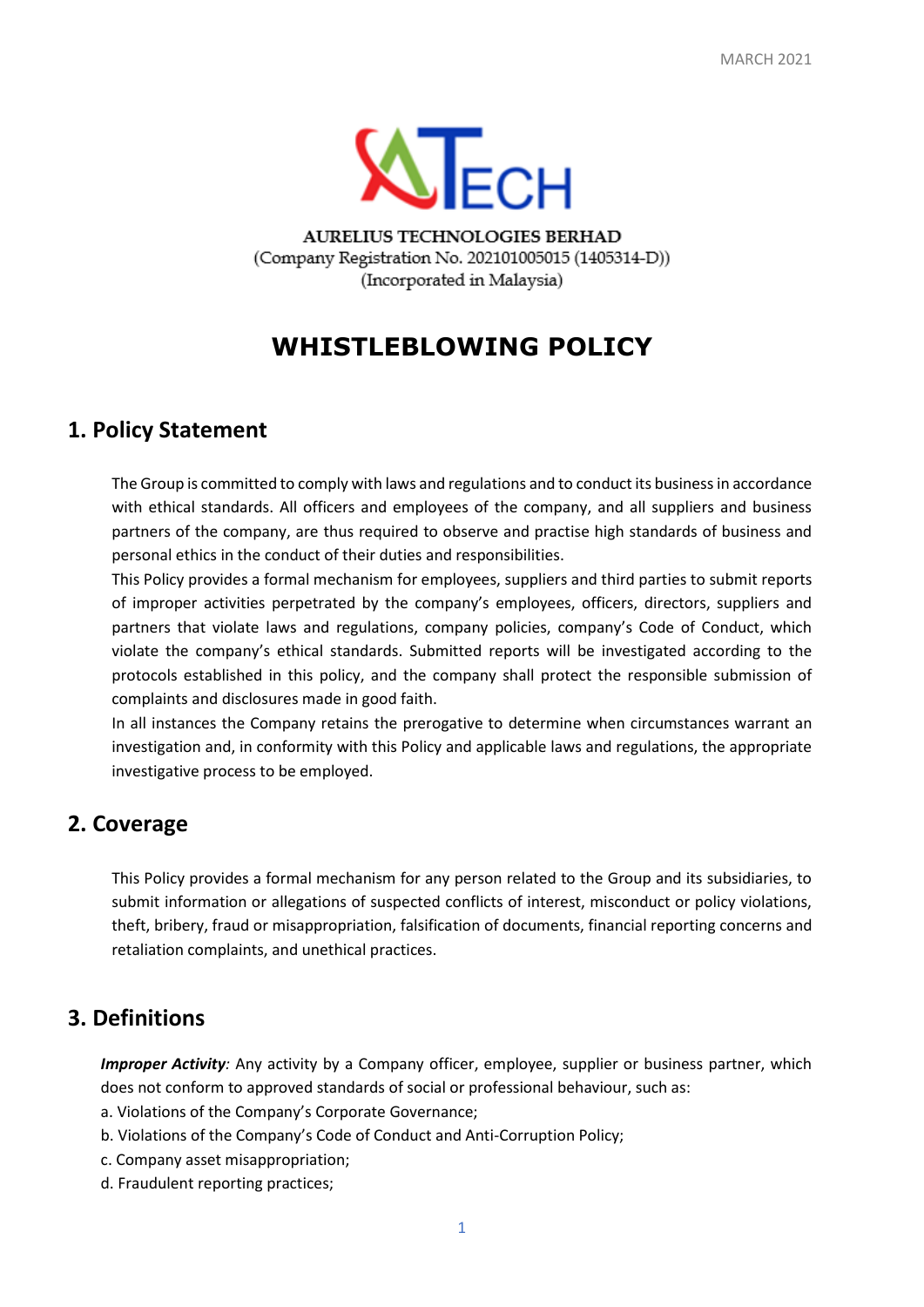- e. Practices of impropriety (e.g., child labour, sexual harassment);
- f. Practices that may damage company reputation.

**Disclosure**: Any communication on, or allegation of, improper activity.

*Protected Disclosure:* Communication made in good faith where the information disclosed provides information and evidence of the improper activity.

*Whistle-blower Channels:* The Group Whistle-blower portal has been set up for the purpose of receiving Disclosures. Reports received via mail, electronic mail, mobile telephone shall be redirected to the portal for proper disposition by the Disclosure Committee Chairman.

*Disclosure Committee:* The individuals identified to investigate and manage disclosures made under this Policy.

#### *Individuals implicated in an Improper Activity*:

- a. Reports implicating the Group and its subsidiaries' employees, members of the Group's Senior Management (Directors, Senior Managers and Department Managers), suppliers/vendors and business partners shall be sent to the Anti-Corruption Committee;
- b. Reports that implicate member(s) of Group's Board of Directors shall be sent to the Chairman of the Board;

*Disclosure Chairman:* The individual in charge of administering the Whistle-blower portal, receiving, collating and screening submitted disclosures, endorsing that disclosures to designated individuals for investigation and management, keeping track of the status of investigations, preparing and submitting the reports to the Anti-Corruption Committee.

### **4. Form and Contents of Disclosure**

- 1. A disclosure shall be made by accessing the Portal, which has been created to capture information and detail regarding an improper activity, preserve the anonymity of the Whistle-blower and ensure escalation to the Disclosure Committees for investigation and resolution. Reports received via mail, electronic mail and mobile telephone messages will be redirected to the Portal. Verbal disclosures must be reduced to some form of writing, and persons receiving verbal disclosure who wish to escalate the same for action to the Disclosure Committee must reduce the same into writing.
- 2. A whistle-blower shall have the option to identify himself and/or sources of his information (if any) or withhold his identity and/or those of his sources.
- 3. Disclosures must indicate the specific facts that lead the whistle-blower to believe that an improper activity has been or is being committed. Disclosures must be coherent, alleged facts rather than conclusions or speculations, and should contain as much specific information as possible to allow for proper assessment of the need, nature, extent, and urgency of action thereon.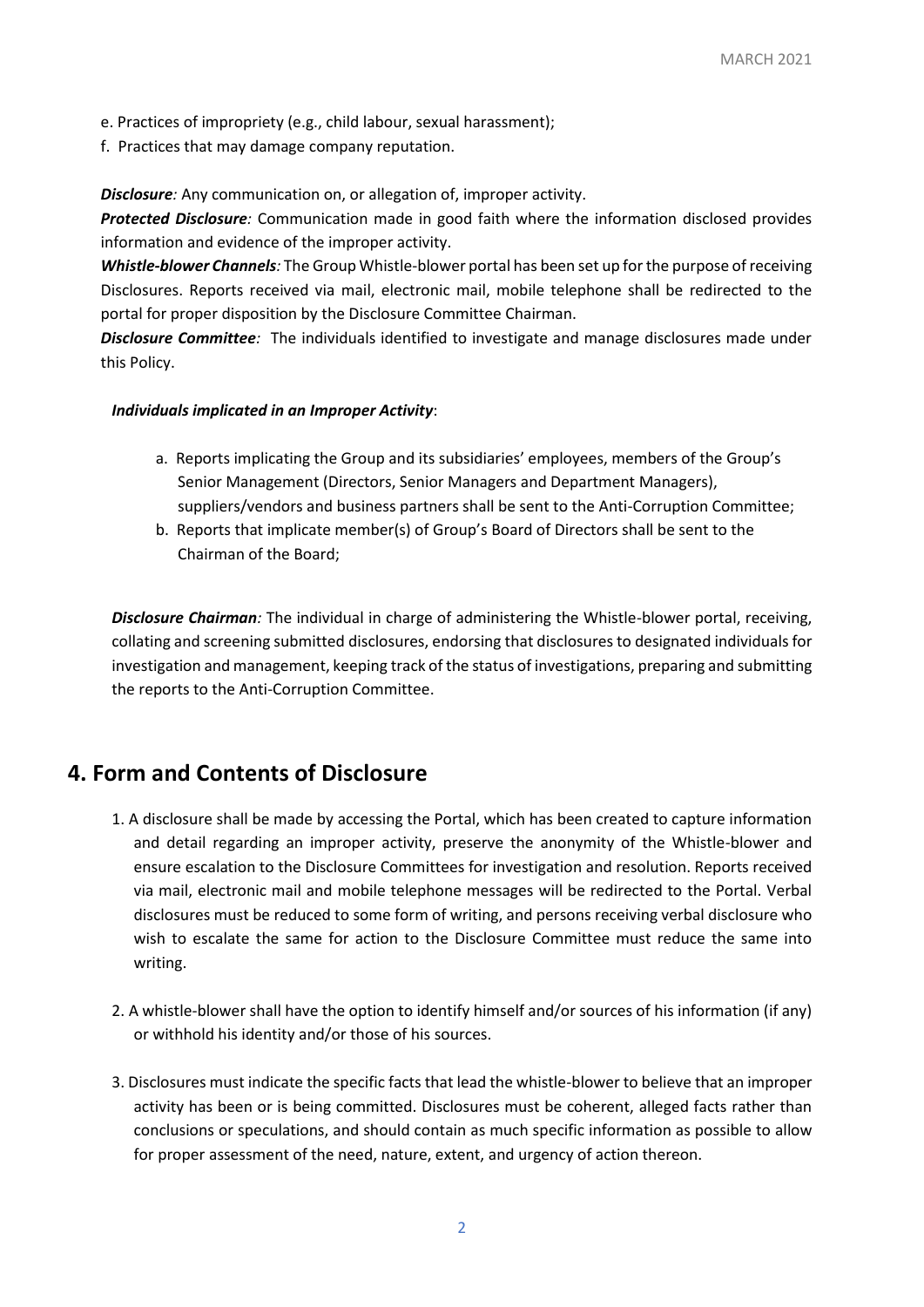### **5. Reporting Allegations of Suspected Improper Activities**

- 1. Any individual who has knowledge of a suspected improper activity is obliged to make a Disclosure;
- 2. Disclosures shall be submitted or reported through the Group whistle-blower portal. A whistleblower who submits his/her reports through mail, electronic mail, mobile telephone shall be redirected to the portal.
- 3. The Complaint Administrator shall be in-charge of administering the portal, receiving, collating and submitting all Disclosures to the proper Disclosure Committee.
- 4. The Disclosure Committee Chairman shall send a notice to the whistle-blower that the report has been received and that it shall be processed in accordance with the Policy.

## **6. Disclosure Committees-Evaluation & Investigation Process**

1. The Disclosure Committee shall be persons of known objectivity, trustworthiness, sound judgment, and with a good working knowledge of the operations of the company.

- 3. Each of the Disclosure Committee member shall evaluate the report from the whistle-blower and determine if an investigation is warranted. An investigation will be conducted if:
	- a. Subject of the complaint is covered by this Whistle-blower Policy;
	- b. The report is supported by evidence or at least, includes sufficient details which can be validated and used as basis for conducting an investigation; and
	- c. The report and incident stated are not patently false, malicious, intended to harass, or makes a mockery of this Whistle-blower Policy;
- 4. If an investigation is warranted, the Disclosure Committee shall either conduct the investigation or designate an Investigations Officer who will conduct a fact-finding investigation. The Investigations Officer shall submit to the Committee the facts of his finding. Investigations shall be carried out in accordance with company policies and best practices in investigation, and without compromising the civil rights of any person.
- 5. The Investigations Officer shall submit to the Disclosure Committee which assigned him/her the investigation a report on the results of the investigation for the imposition of the appropriate action(s), if warranted by such result.
- 6. If the improper activity subject of the investigation has a significant financial and/or reputation risk impact to the Company, the Disclosure Committee shall forward the report of the Investigations Officer to the Anti-Corruption Committee within fourteen (14) days from receipt of the report. The Anti-Corruption Committee shall determine if the report shall be further escalated to the Board of Directors or Group Chairman.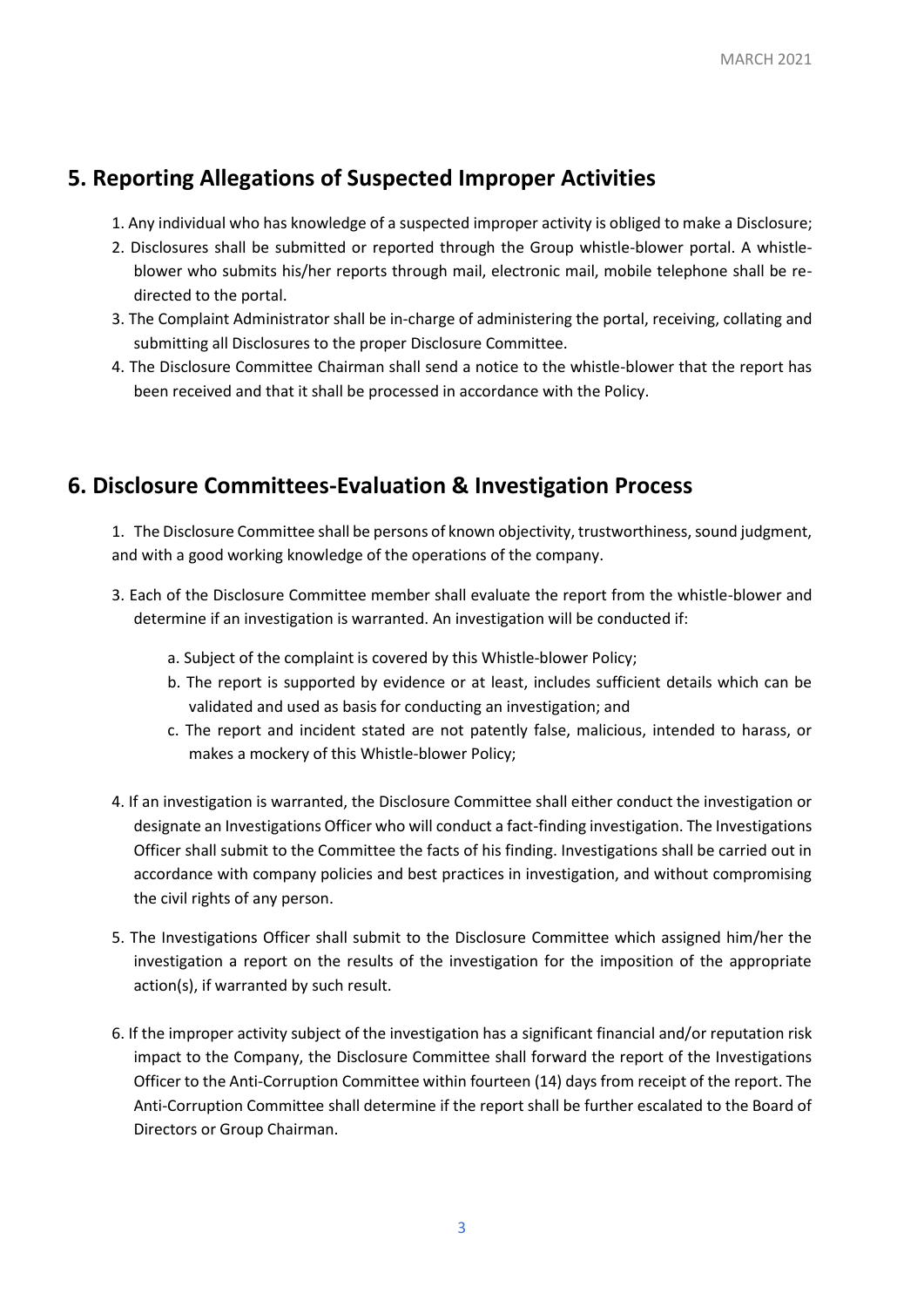- 7. If the report of the investigations Officer includes a finding of civil or criminal liability on the part of the Investigation subject, the Disclosure Committee shall forward the report for the filing of the appropriate legal action.
- 8. The Disclosure Committee shall state in its report whether the result of the investigation shall be included in the employee's file.
- 9. The Disclosure Committee Chairman shall be responsible for keeping track of the status of investigations and actions on Disclosures and preparing a monthly report to the Anti-Corruption Committee on the action taken.

# **7. Roles, Rights and Responsibilities of whistle-blowers, Investigation Participants, and Subject of the Investigation**

### **7.1 Whistle-blowers**

- 1. Whistle-blowers provide initial information related to a reasonable belief that an improper activity has occurred. The motivation of the whistle-blowers is irrelevant to the consideration of the validity of the allegations. However, the intentional filing of the false report is itself considered an improper activity which the Company has the right to act upon.
- 2. Whistle-blowers shall refrain from obtaining evidence for which they do not have a right of access.
- 3. Whistle-blowers have a responsibility to be candid. They should set forth all known information regarding any reported allegations. Person(s) making a report of alleged improper activities should be prepared to be interviewed by investigators.
- 4. Anonymous whistle-blowers must provide sufficient corroborating evidence to justify the commencement of an investigation. An investigation of unspecified wrongdoing or board allegations will not be undertaken without verifiable evidentiary support. As investigators are unable to interview anonymous whistle-blowers, it may be more difficult to evaluate the credibility of the allegations and therefore, less likely to cause an investigation to be initiated.
- 5. Whistle-blowers are reporting parties, not investigators. They are not to act on their own conducting any investigative activities, nor do they have a right to participate in any investigative activities other than as requested by investigators.
- 6. Protection of a whistle-blower's identity will be maintained to the extent possible within the legitimate needs of law and the investigation. Should the whistle-blower self-disclose his or her identity, the Company will no longer be obligated to maintain such confidence.
- 7. Whistle-blowers have a right to be informed of the disposition of their disclosure absent overriding reason as determined by the Anti-Corruption Committee.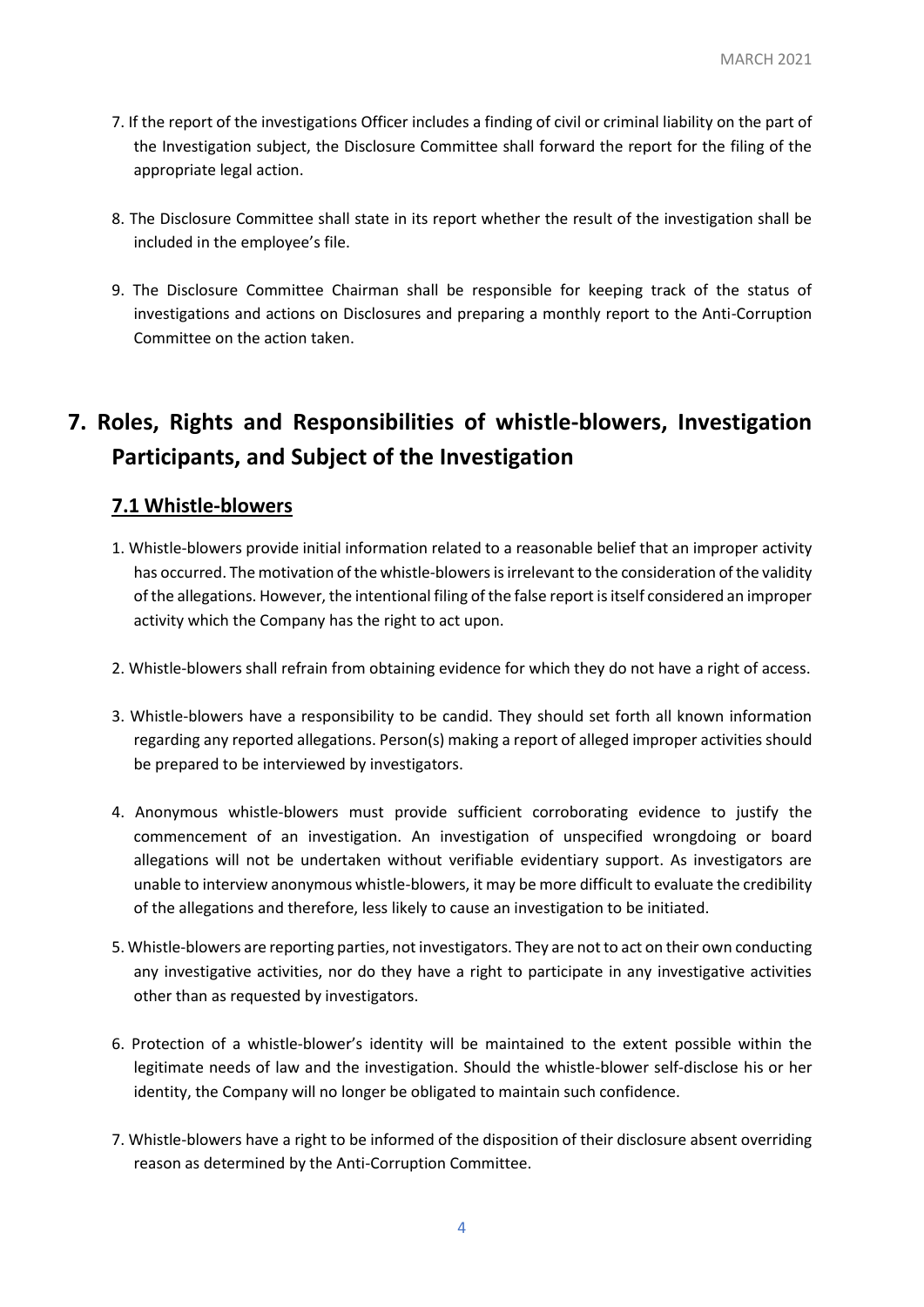### **7.2 Investigation Participants**

1. Company employees who are interviewed, ask to provide information, or otherwise participate in an investigation have a duty to fully cooperate with the Company-authorized investigators.

2. Participants should refrain from discussing or disclosing the investigation or their testimony with anyone not connected to the investigation. In no case should the participants discuss with the investigation subject the nature of evidence requested or provided or testimony given to investigators unless agreed to by the investigator.

3. Request for confidentiality by participants will be honoured to the extent possible within the legitimate needs of law and the investigation.

4. Investigation participants have a responsibility to further the investigation and assure its timely completion. Evidence shall not be simulated, withheld, destroyed, or tampered with; testimony shall not be fabricated, altered or withheld, or intentionally made misleading; and witness shall not be influenced, coached, or intimidated. Any act in violation of this paragraph or any other attempt to obstruct the investigation shall be considered an offense subject to disciplinary action.

## **7.3 Investigation Subjects**

- 1. A subject is a person who is the focus of investigation as a result of a Disclosure. The decision to conduct an investigation is not an accusation; it is to be treated as a neutral fact-finding process. The outcome of the investigation may or may not support a conclusion that an improper act was committed and, if so, by whom.
- 2. The identity of a subject should be maintained in confidence to the extent possible given the legitimate needs of law and the investigation.
- 3. The Disclosure Committee shall determine the opportune time to inform subject(s) of the allegations. Once informed, they shall have opportunities for input during the investigation.
- 4. Subject(s) have a duty to cooperate with investigators. They should be informed, however, that they have a right against self-incrimination under the law.
- 5. Subject(s) have a right to consult with a person or persons of their choice. This may involve representation, including legal representation.
- 6. Subject(s) are free at any time to retain their own counsel to represent them with regards to the investigation.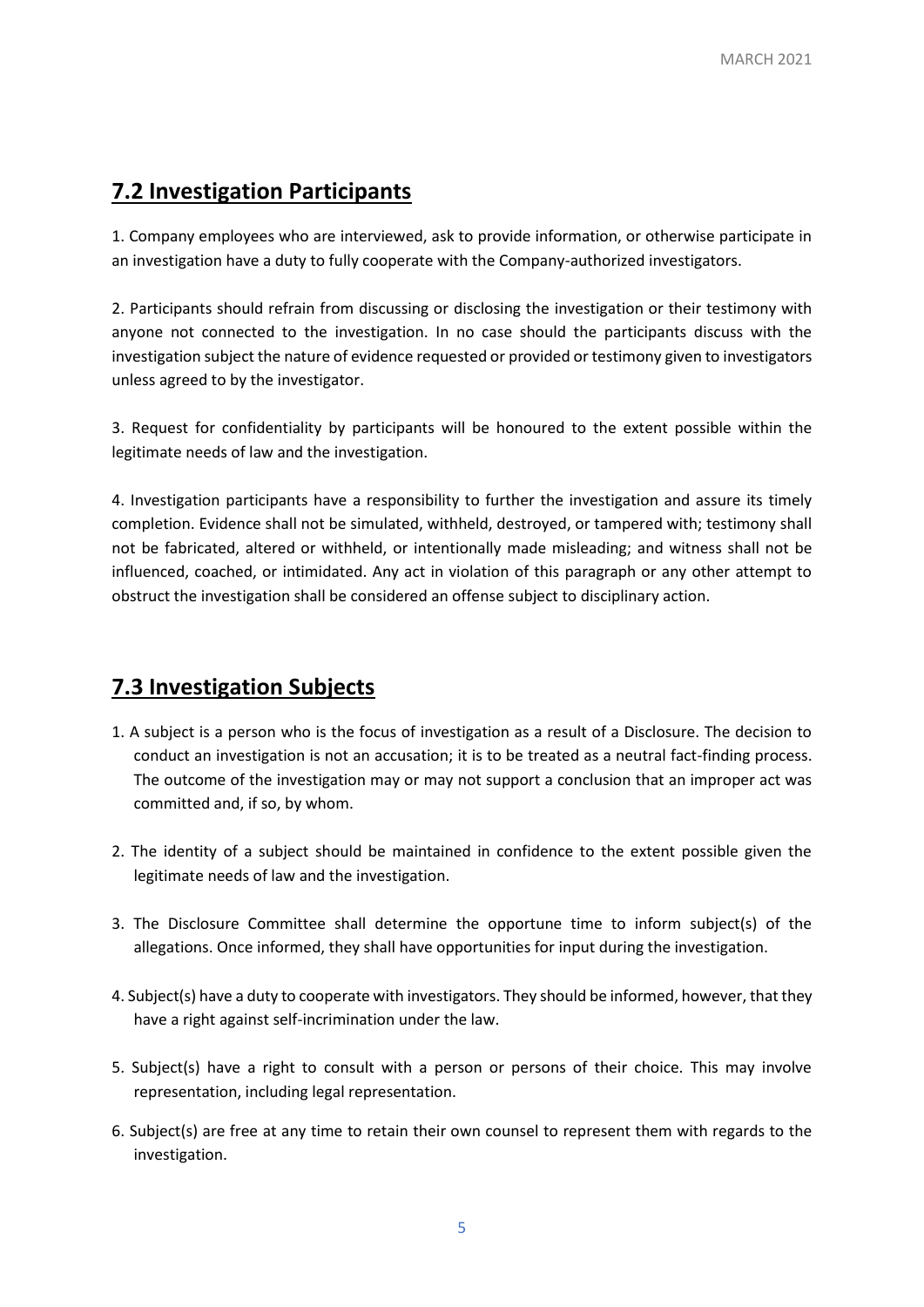- 7. Subject(s) have a responsibility not to interfere with the investigation and adhere to admonitions from investigations in this regard. Evidence shall not be simulated, withheld, destroyed or tampered with by the subject(s); testimony shall not be fabricated, altered or withheld, or intentionally made misleading by the subject(s); and witnesses shall not be influenced, coached, or intimidated by the subject(s). Any act in violation of this paragraph or any other attempt to obstruct the investigation shall be considered an offense subject to disciplinary action.
- 8. Unless there are compelling reasons to the contrary, subject(s) should be given the opportunity to respond to material points of evidence contained in an investigation report.
- 9. Subject(s) have a right to be informed of the outcome of the investigations.
- 10. Any disciplinary or corrective action initiated against the subject(s) as a result of an investigation pursuant to this shall adhere to applicable personnel conduct and disciplinary procedures.

### **8. Whistle-blowers Protection Policy**

- 1. A Disclosure shall be deemed Protected Disclosures if they are made in good faith and with a reasonable belief that there has been an improper activity committed, or that one is being or about to be committed. A complaint made in good faith with a reasonable basis for belief shall be deemed a Protected Disclosure even if it subsequently turns out to be untrue. However, complaints which are patently false, simulated, malicious, intended to harass, slur or cast aspersions on the character or service record of a person, or disrupt to company's operations, without any reasonable basis for a belief that an improper activity has been committed, or make a mockery of this whistle-blower Policy, shall not be deemed a Protected Disclosure.
- 2. The Disclosure Committee Chairman shall evaluate if a disclosure is a Protected Disclosure or not and shall endorse evaluated Protected Disclosures to the Disclosure Committee for confirmation.
- 3. A Whistle-blower making a protected disclosure shall be entitled to the protection of this policy provided, that he himself is not complicit to the improper activity reported. In particular, he shall not be subject to dismissal, demotion, any form of harassment or discrimination, or current or future bias in performance evaluation, by virtue of his having made a Protected Disclosure.
- 4. If the whistle-blower is not an employee, but a vendor, supplier or business partner, the whistleblower shall not be denied future business of the company solely on the basis of his having made a Protected Disclosure; unless it also appears from the facts of the case that the whistle-blower participated in the prohibited conduct with sufficient knowledge that the same was illegal, prohibited, unethical, or would be to the detriment and prejudice of Disclosure Committee.
- 5. The Disclosure Committee may, under exceptional circumstances, with the endorsement of the Chairman and with the approval of the Board of Directors, grant immunity to a whistle-blower who has participated in the improper activity reported. In any event, immunity may only be granted to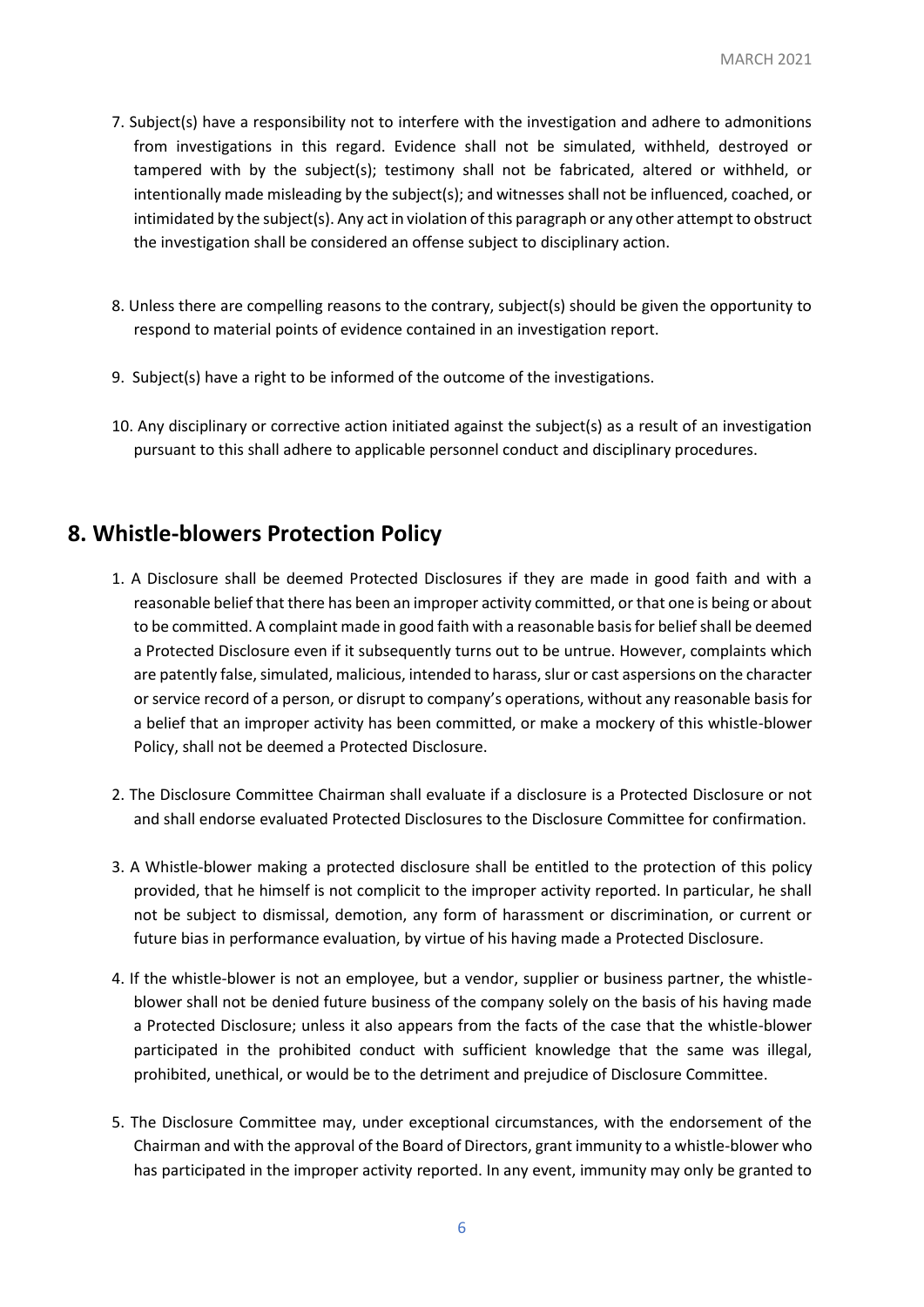a whistle-blower under the following conditions; *first,* the whistle-blower whose immunity is being sought is not the most guilty of the subjects of the investigation; *second* that his testimony is absolutely indispensable to the investigation and without it, the company would not be able to take appropriate action; and *third,* that he extends full cooperation to the investigation.

- 6. A whistle-blower who subsequently withdraws his Disclosure shall not be entitled to the protection of this Policy.
- 7. The Disclosure Committee shall be designating a representative of the Human Resources department as a whistle-blower Protection Officer to ensure that whistle-blowers are accorded the proper protection under this policy.
- 8. The members of the Disclosure Committees shall likewise be protected in the reasonable exercise of their functions under this Policy and shall be indemnified by the company on the event of suit or claims for all actions taken by them in accordance with this policy.

## **9. Dissemination and Amendment of the Policy**

The Human Resources department (HRD) shall be responsible for the public dissemination of this Policy across the organization. Where necessary, HRD shall arrange for appropriate training to be given to members of the Disclosure Committee and to persons who will be involved in the implementation of this policy. The Company may amend the provisions of this whistle-blower Policy. Any amendment, however, shall be effective after due notice is given to the officers and employees of the company.

#### **VULNERABLE ACTIVITIES**

The register should record the activities identified as vulnerable to bribery. A list of activities where bribery commonly can take place, with examples, is given below.

- **Sales and marketing or Business Development**: Bribes made to win orders or to gain insider information such as specification of tender specifications before they are released for tendering.
- **Procurement and contracting**: Contracts awarded to a supplier who then pays a kickback to reward the buyer who made the decision.
- **Project management:** On projects, most of the funds for paying a kickback must be generated through the implementation of the project in ways such as rush orders, changes of specification, substitution of inferior materials.
- **Supply chain management**: Acceptance of bribes from suppliers and intermediaries, payment of bribes in logistics, obtaining regulatory approvals, port and canals clearances.
- **Human resources**:
	- $\circ$  Bribes paid to human resources employees or outsourcing contractors to influence recruitment, appointments, promotions and disciplinary actions.
	- $\circ$  Bribery of public officials to circumvent regulations related to human resources practices or quotas for local nationals or foreign nationals.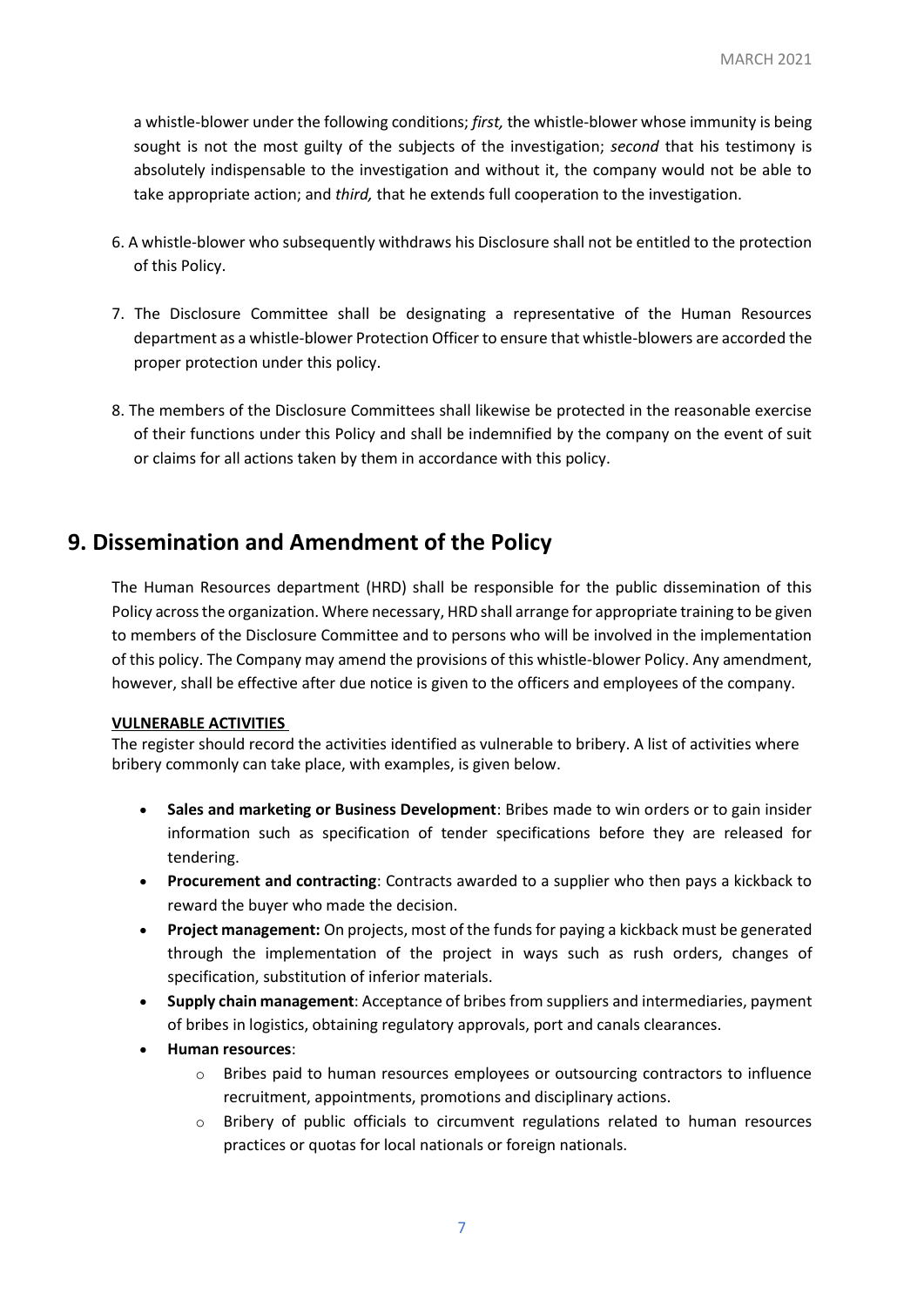- $\circ$  Human resources are complicit with sales and marketing to favour employment of customers' relatives.
- o Bribery of or by union officials.
- **Corporate affairs**: Undue political engagement, donations to politicians and political parties.
- **Facilities and assets management**:
	- $\circ$  Bribes received by employees for awarding contracts or providing access to facilities and assets.
	- o Bribes paid to officials to obtain planning permission or supply of utilities.
	- o Assets used to influence public officials.
- **Financial functions**: Bribes received for providing personnel and other information, or enable criminality such as data theft, fraud or robbery.
- **Financial trading and services**: Bribes received to steer recommendations for products and suppliers, insider trading.
- **Mergers and acquisitions:** Bribery to obtain insider information, provide favourable terms.
- **Safety and quality management**: Acceptance of bribes to falsify records or overlook noncompliance.
- **Research and development**: Bribery of researchers to falsify results or of officials to obtain regulatory approvals.
- **Security**: Bribery to circumvent the company's security controls, or to provide information such as data on customers or research and technology information.
- **Functions where regulatory licenses or critical services are required:** Bribery of officials to obtain approvals or other services. Examples include facilities management (water, power, building and plant planning approvals).

- Leave it Black on Purpose -